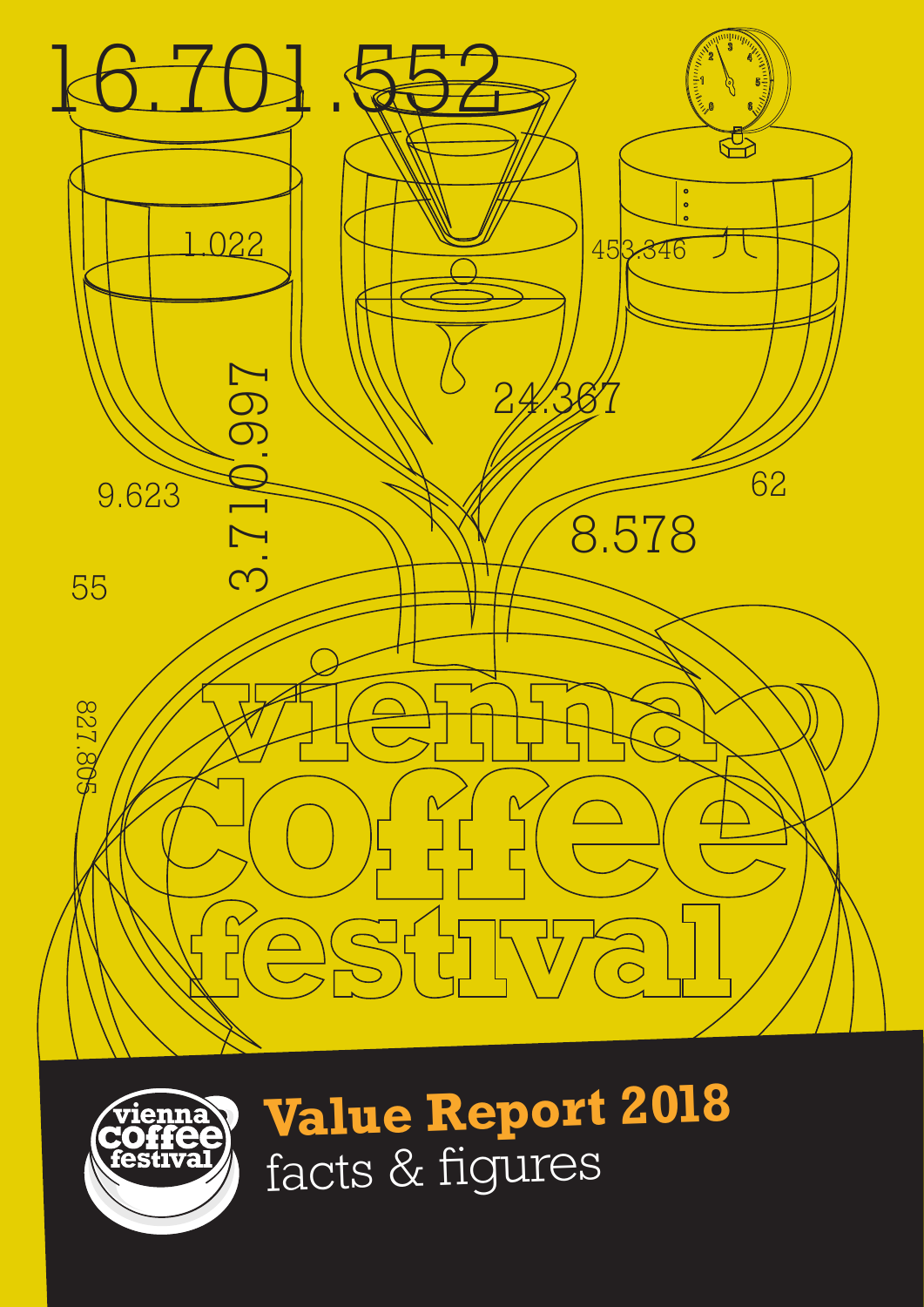# **Intro**

1

The "World of Coffee" on a visit to Vienna. The Viennese coffee house culture encounters new developments, precision and new coffee qualities from all around the world. Commitment to sustainable business with social responsibility. A huge unique stage of inspiration in the heart of Europe for the Central and Eastern European market. This is World's coolest coffee event – the Vienna Coffee Festival!

#### **Exhibitors:**

#### **Visitors:**

2017: 55

2018:  $62$  (booked up)  $\qquad$  2018:  $9.623$  (3 days),  $1.022$  (b2b preview hours) 2017: 8.578 (4 days)

#### **Distribution by country:**

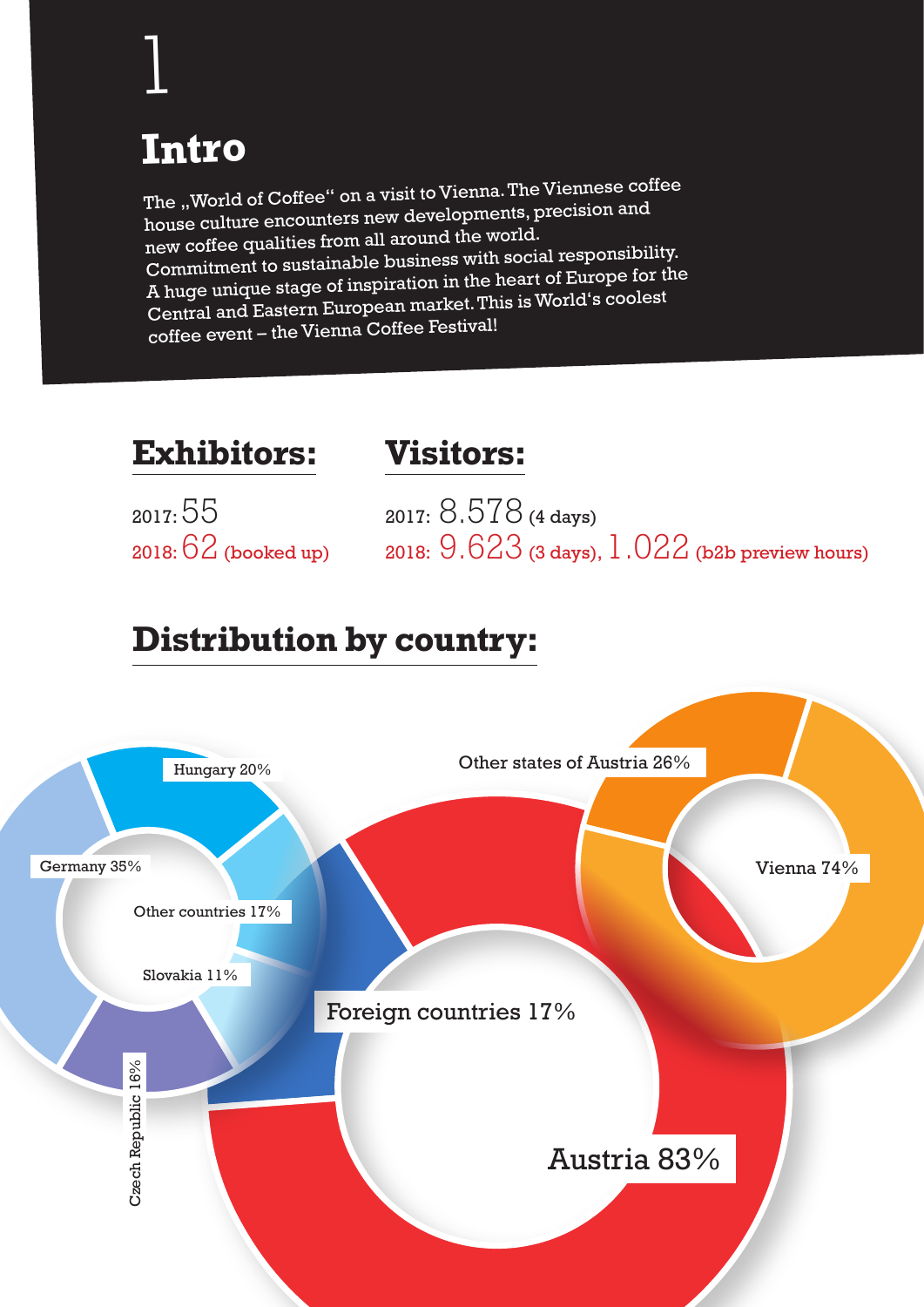## **Value added repor<sup>t</sup>**

After four years of successful development, the Vienna Coffee Festival 2018 is confirmed as an international event o<sup>f</sup> the worldwide coffee market in the city of Vienna. The second week of January is all about coffee.

The mix of national roasters, producers, retailers and baristi of the qualified national coffee scene as well as

international representatives of the worldwide coffee business creates a unique atmosphere in the outstanding Ottakringer brewery.

Entertainment accompanied with tastings, workshops, presentations, best live music performances and the Austrian Barista Championships of the SCA Austria.

### **Social Media**

(facebook, instagram) total reach \*:

#### 827.805

People organic reach (not to be confused with impressions)

## 24.367

People with commitment/cancellation

2.860 Instagram Followers

### **Website performance**

Nov. '17 – Feb. '18:

42.846 number of visits

35.592 different visitors

## **Media-Clipping**

TV / Radio / Outdoor Poster / Flyer / Print / Online / Promotion